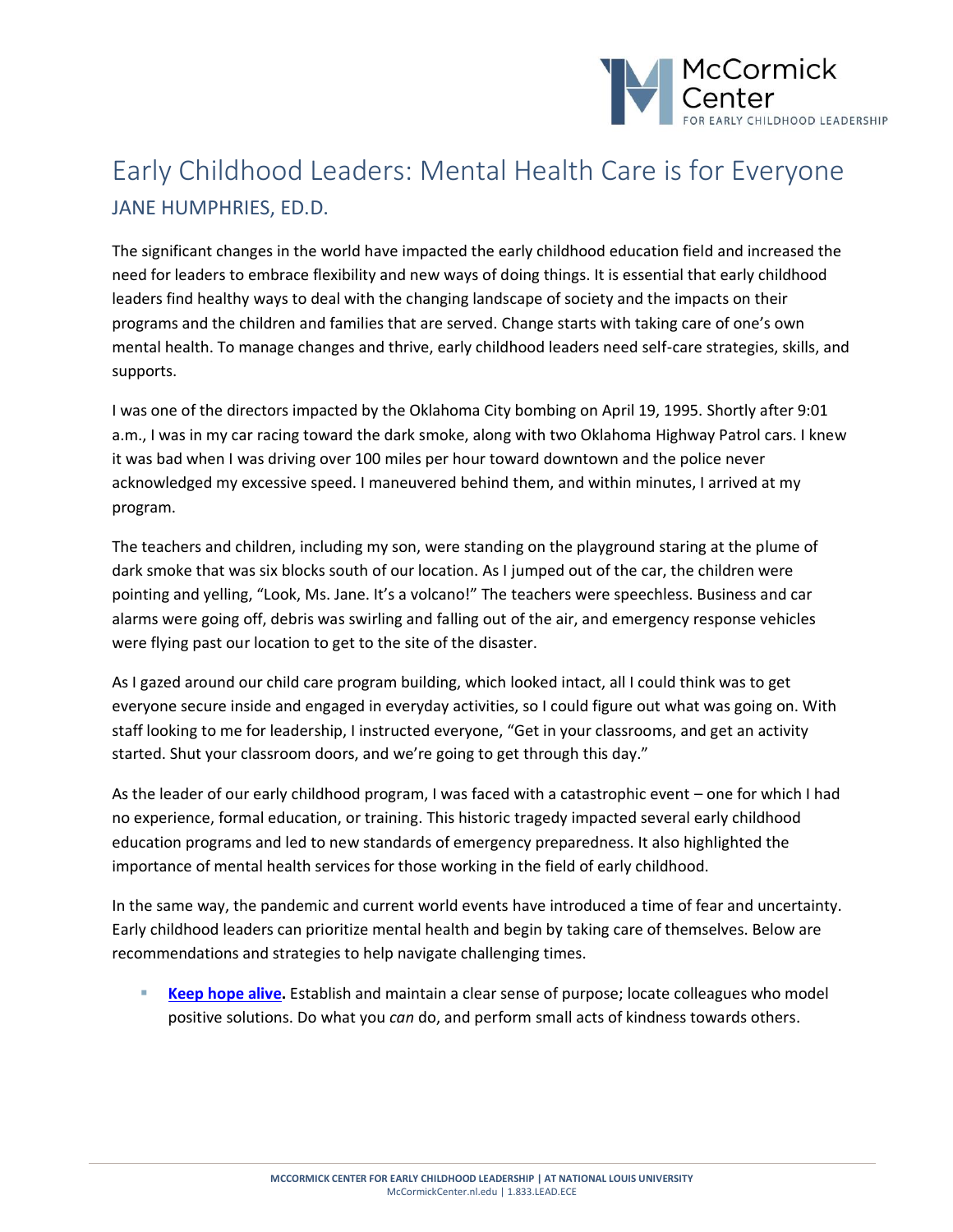▪ **[Create an emotionally comfortable environment.](https://ccie-catalog.s3.amazonaws.com/library/5025116.pdf)** Show compassion for yourself. Strategies include keeping a daily "self-gratitude" journal, picking a day to identify critical internal messages and change those to supportive messages, and working with an accountability partner.

. |02

- **[Recognize when you and others are struggling.](https://www.nami.org/About-Mental-Illness/Warning-Signs-and-Symptoms)** Some of the most common warning signs of stress are loss of appetite and weight, excessive eating and weight gain, memory issues, lack of engagement with others, and excessive crying or flashes of anger. It is important to monitor those signs in yourself and others.
- **Engage and empower yourself.** [Reduce Stress](https://www.psychologytoday.com/us/blog/evidence-based-living/202004/reduce-stress-and-anxiety-levels-journaling) suggests critical reflection as a helpful way to selfmonitor. Questions include:
	- − What is something that was hard for me today?
	- − Where can I find support?
	- − What is something I am grateful for?
	- − What am I looking forward to?
- [Embrace an abundance mindset.](https://brenebrown.com/book/dare-to-lead/) [Brené Brown](https://brenebrown.com/book/dare-to-lead/) suggests centering oneself to become more aware of one's thoughts, practicing gratitude, and sharing one's passions and purpose. She and others urge people to focus on what is going right and to concentrate on growth and care for themselves in multiple ways.
	- − **[Practice mindfulness.](https://www.healthline.com/health/mind-body/mindfulness-activities#for-adults)** Maintain moment-by-moment awareness of thoughts, emotions, physical sensations, and the surrounding environment.
	- **[Care for the mind.](https://www.thirteenthoughts.com/self-care-practices-for-the-mind/)** Take a break from social media. Take deep mindful breaths in stressful situations.
	- **[Care for the body.](https://www.verywellmind.com/why-you-should-take-care-of-your-body-and-your-health-3145077)** Engage in dance and other physical activities, make nutritional food choices, and strive for restful sleep
	- **[Care for the heart.](https://www.heart.org/en/healthy-living/healthy-lifestyle/mental-health-and-wellbeing/thankfulness-how-gratitude-can-help-your-health)** Hug yourself. Have a good laugh or cry. Set clear boundaries. Establish manageable goals. Create an achievements folder.
	- **[Care for the soul.](https://mccormickcenter.nl.edu/library/preparing_for_possibilities/)** Ask for help and guidance from those you trust. Listen to your soul for guidance. Connect with others. Be your own best friend.
- **Use holistic program supports. Consider the following strategies fro[m The Visionary Director:](https://www.redleafpress.org/The-Visionary-Director-A-Handbook-for-Dreaming-Organizing-and-Improvising-in-Your-Center-Third-Edition-P2552.aspx)** 
	- − Be aware and embrace challenges.
	- Understand that no one is perfect, and everyone should be trusted and treated equally.
	- − Listen actively and intently by modeling patience and understanding.
	- − Provide ongoing, positive communication.
	- − Be an extra set of hands to support teachers and families.
	- Encourage those providing leadership to grow in leadership.

As I reflect on my own disaster experience, I learned to be transparent, stay connected, and be present. I will openly admit that there were days that felt utterly exhausting. I thought, "Why me? Why my family? Why my community?" The longing for "how it used to be" was certainly there. However, something deep within me kept a sense of hope and wanting to be strong for others. As a culmination of the Oklahoma citizens' hope and strength, the [Oklahoma City National Memorial Museum](https://memorialmuseum.com/experience/lessons-learned/) was created to store lessons learned and other resources. In the same way, the world's current challenges require us to readily accept